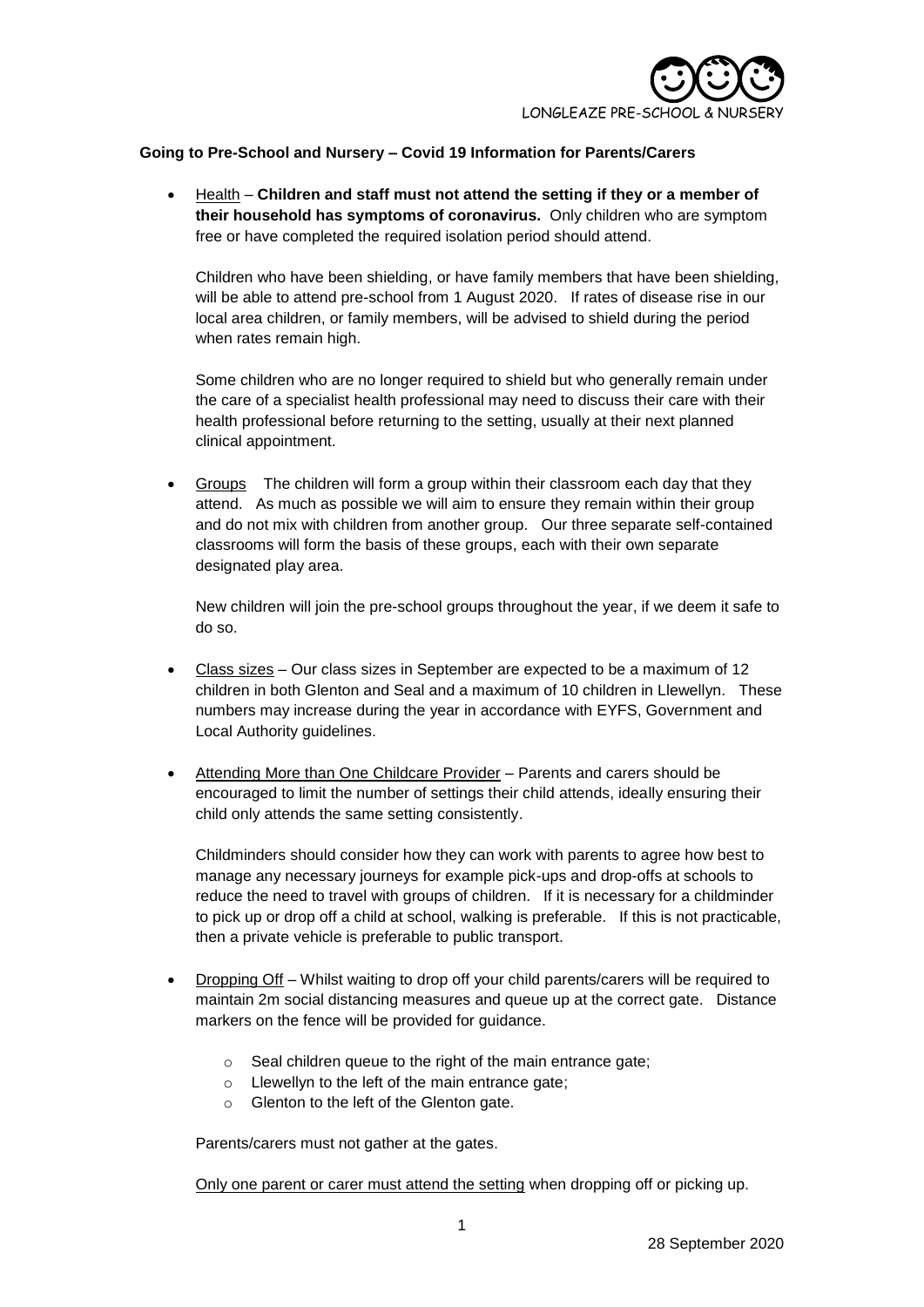

Social distancing between staff and parents will be maintained at this time and conversations kept to a minimum.

- Signing In A member of staff will be on the gate and will sign your child in. Your child, and their belongings, will enter through the gate and be met by one of the room staff that will be looking after them. Llewellyn children, who share the same gate as Seal, will enter first.
- Bags and Belongings Your child will need to bring in a named bag with their belongings (changes of clothes and shoes – we will not provide spare clothing, nappies, wipes, nappy bags, sun hat, sun cream etc). This bag will be left at preschool and not returned home until the end of the week. It will be your responsibility to remind us if your child's last day is not Friday! Soiled or wet clothing (we will still be enjoying water play), nappies, wipes etc will be returned at the end of each session and you may need to replenish items accordingly – please also supply some bags/carrier bags to send clothing home in.
- Clothing Remember to send your child to preschool in weather appropriate clothing that enables them to be as comfortable and independent as possible. Our rooms will be well ventilated so an extra layer (cardigan/jumper/fleece) may be useful to have available. We will be making use of our outside space in all weathers. Please ensure that your child is sent in clean clothing each day. Dressing up clothes should be kept for use at home and not worn to pre-school.
- Show and Tell Items from home for show and tell, personal toys etc are not to be brought to pre-school. Attachment toys should be washed each evening.
- Snack and Lunch The children will sit down for snack and lunch at the same time as the rest of their group. They will be allocated a 'named' chair and spaced at the ends of our tables.

Please provide your child with a healthy snack and if they attend all day one for the afternoon too. All day and afternoon session children also require a healthy lunch box. Lunch boxes should be of the plastic container type or similar, not the cloth/fabric bag style. Lunchboxes will be sent home at the end of each day.

To help us minimise contact with your child's food please provide everything in a child friendly and manageable size so that they are as independent as possible and packaging that they can try to manage themselves. If you are sending a yogurt, pasta or item that needs cutlery please remember to provide a spoon or fork. We will be providing water and milk throughout the sessions.

 Hygiene and Transmission – Unlike older children and adults, early years children cannot be expected to remain 2 metres apart from each other and staff. By following guidance on the system of controls it will effectively reduce risks in the setting and create an inherently safer environment.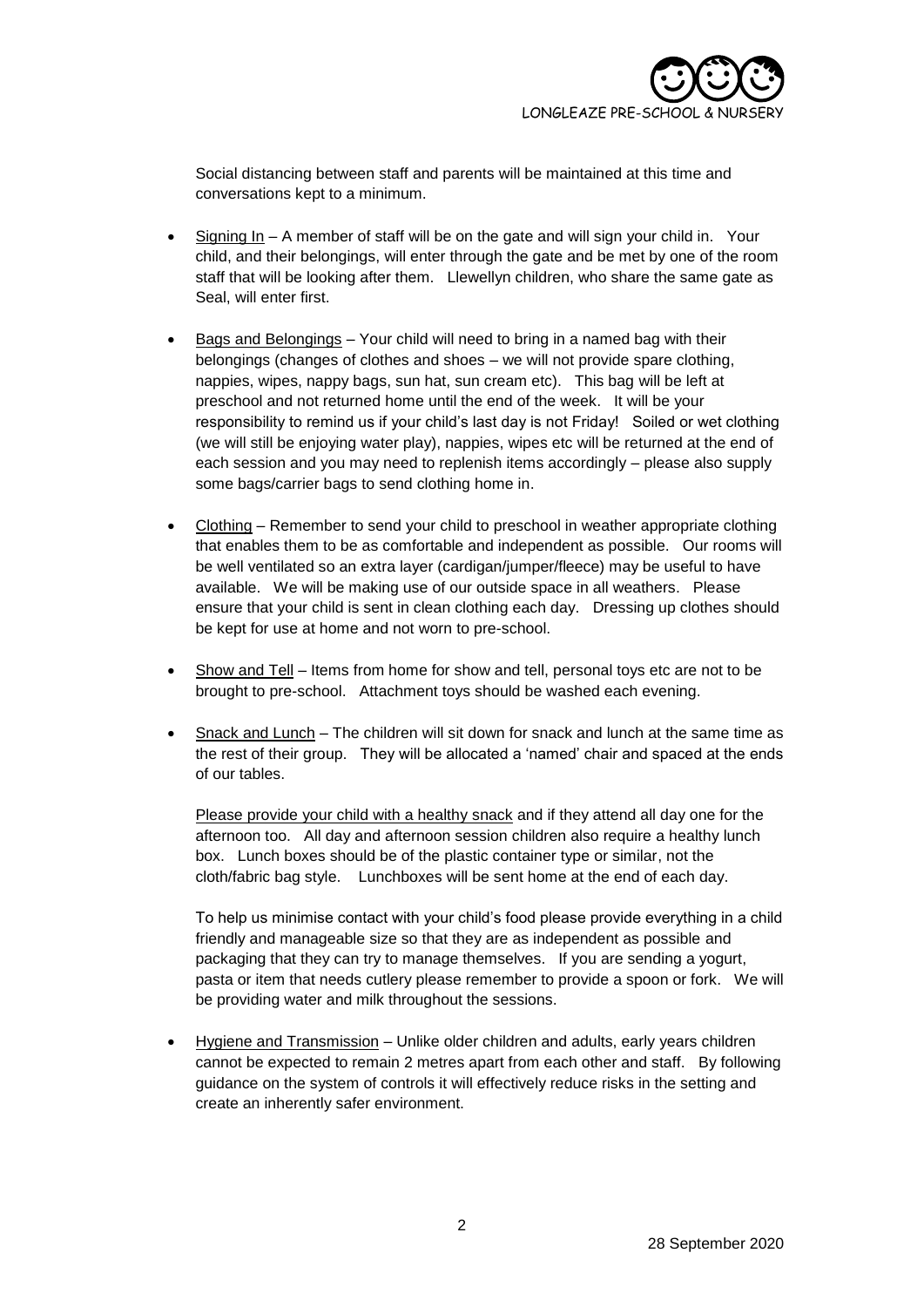

## System of Controls

- o Avoiding contact with anyone with symptoms
- o Frequent hand cleaning
- o Good respiratory hygiene practices
- o Regular cleaning of resources and environment
- o Minimising contact and mixing between groups
- o Where necessary wear appropriate personal protective equipment (PPE).
- o Use of face coverings (where recommended).

We will support in age appropriate ways the children to understand the steps they can take to keep themselves safe including regular hand washing and sneezing into a tissue.

- Cleaning Regular cleaning of resources and our environment is critical. We have put in place a system to clean throughout the day in every room. Our resources have been selected to provide only those that can be easily cleaned. Some items, ie scissors, mark making equipment and books will be unique to the daily group. Sand will not be available. Drinking cups will be regularly sterilized.
- Sun Hats and Sun Cream We are always hopeful that the weather will be sunny so please ensure that your child has a sun hat and sun cream. They need to arrive for their session with sun cream already applied. As we will be practicing a lot of hand washing, and enjoying water activities outside, extra sun cream for reapplication will be required. We will be encouraging the children to apply this themselves therefore a manageable named tube/bottle would be appreciated. We will not be able to provide any sun cream at the present time.
- Parent/Pre-school Conversations If you need to have a detailed conversation with Pre-School staff this will need to be organised as opposed to ad hoc 'on the gate'. Please email to arrange this.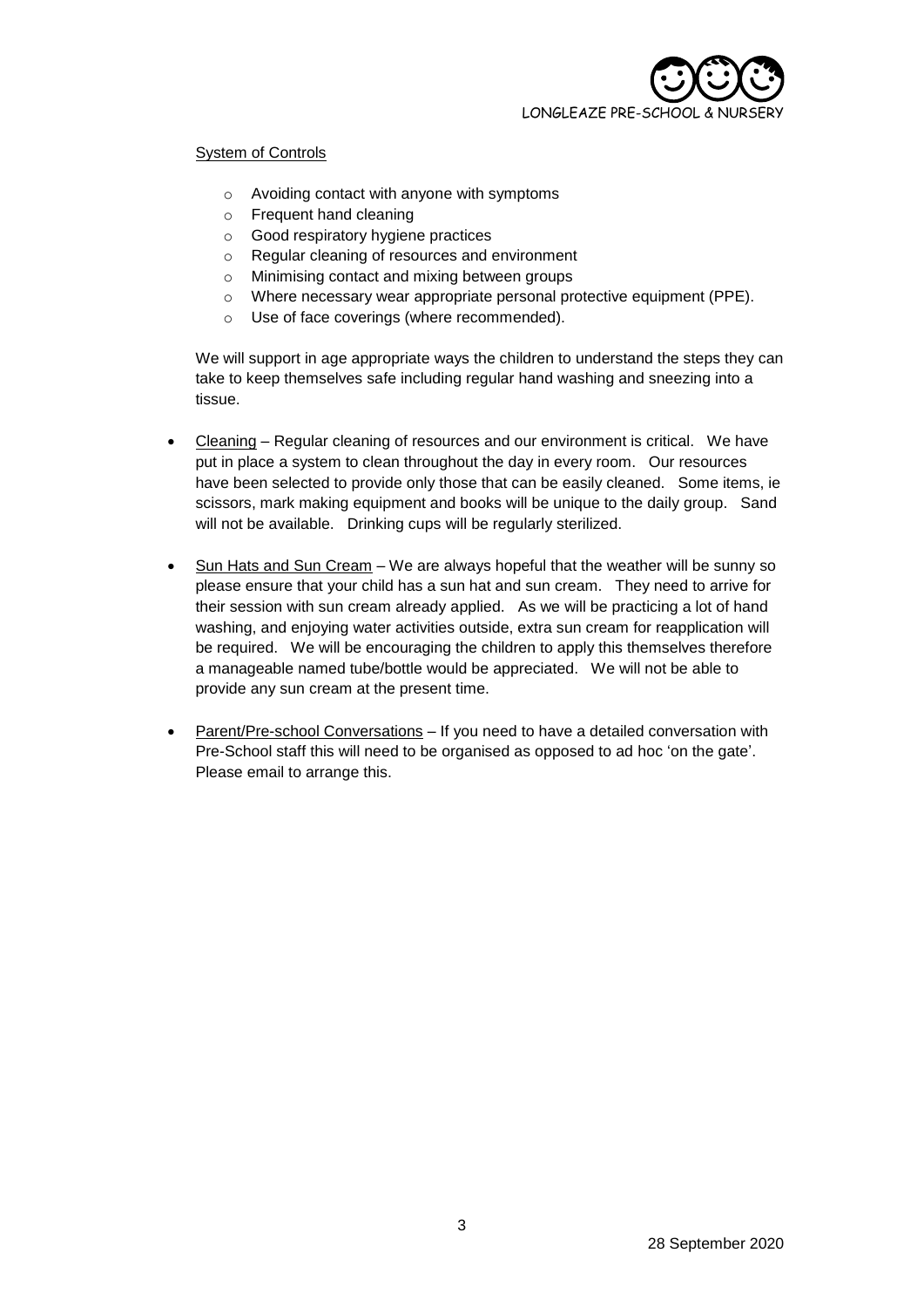## Responding to a Suspected Case

| Recommendation                                                                                                                                                                                                                     | What Pre-School Will Do                                                                                                                                                                                                                                                                                                                                                                                                                                         |
|------------------------------------------------------------------------------------------------------------------------------------------------------------------------------------------------------------------------------------|-----------------------------------------------------------------------------------------------------------------------------------------------------------------------------------------------------------------------------------------------------------------------------------------------------------------------------------------------------------------------------------------------------------------------------------------------------------------|
| In the event of a child developing suspected<br>coronavirus symptoms whilst attending the<br>setting, they should be collected as soon as<br>possible and isolate at home in line with NHS<br>guidance.                            | We will telephone you immediately to collect<br>$\bullet$<br>your child.<br>Please ensure that we have the correct<br>$\bullet$<br>contact numbers at all times.<br>We will contact Public Health England and<br>$\bullet$<br>notify them of your child's details and<br>symptoms as required.                                                                                                                                                                  |
| Whilst waiting for the child to be collected they<br>$\bullet$<br>should be isolated from others in a previously<br>identified room. If possible, a window should<br>be opened for ventilation.                                    | The child will be taken to Llewellyn meeting<br>$\bullet$<br>room and kept there with a member of staff<br>until collection.<br>Windows will be open for ventilation.<br>$\bullet$<br>Llewellyn classroom staff will be informed and<br>$\bullet$<br>use an alternative exit from their room.<br>One staff member remaining with the group<br>$\bullet$<br>will take the children outside, the other staff<br>member will clean the classroom and<br>resources. |
| The staff member responsible for the child<br>$\bullet$<br>during this time should be a staff member<br>from their group. The setting should provide<br>suitable PPE for this staff member.                                        | PPE will be provided for staff members.<br>$\bullet$                                                                                                                                                                                                                                                                                                                                                                                                            |
| A separate toilet should be allocated for this<br>$\bullet$<br>child or member of staff to use. No-one else<br>should use this toilet until after the child or<br>member of staff have left and it has been<br>thoroughly cleaned. | The toilet within the meeting room will be<br>$\bullet$<br>available.                                                                                                                                                                                                                                                                                                                                                                                           |
| The area should be thoroughly cleaned,<br>$\bullet$<br>immediately if the area cannot be left<br>unvisited, and if the area can be left unvisited<br>then cleaned after 72 hours.                                                  | The area will be thoroughly cleaned<br>$\bullet$<br>immediately by the staff member that looked<br>after the child using standard cleaning<br>products.<br>Waste items will be double bagged, stored<br>$\bullet$<br>and disposed of in accordance with current<br>Government guidelines.                                                                                                                                                                       |
| In an emergency, call 999 if they are seriously<br>$\bullet$<br>ill or injured or their life is at risk. Do not visit<br>the GP, pharmacy, urgent care centre or a<br>hospital.                                                    | Staff call 999 immediately.<br>$\bullet$                                                                                                                                                                                                                                                                                                                                                                                                                        |

1) If a member of staff has helped someone who was taken unwell with coronavirus symptoms, they do not need to go home unless they develop symptoms themselves. They should wash their hands thoroughly for 20 seconds after any contact with someone who is unwell. Cleaning the area with normal household disinfectant after someone with symptoms has left will reduce the risk of passing the infection on to other people.

2) Tests are now available for under 5 year olds. Initially you are advised to speak to your GP who can verify symptoms and examine the child (possibly virtually) to see if the symptoms are not due to something else.

3) Public Health England (PHE) have deemed that children are at lower risk so the group may not need to be kept at home. Early Years settings need to speak to PHE if they have a child displaying symptoms in the setting, and they will risk assess and advise further.